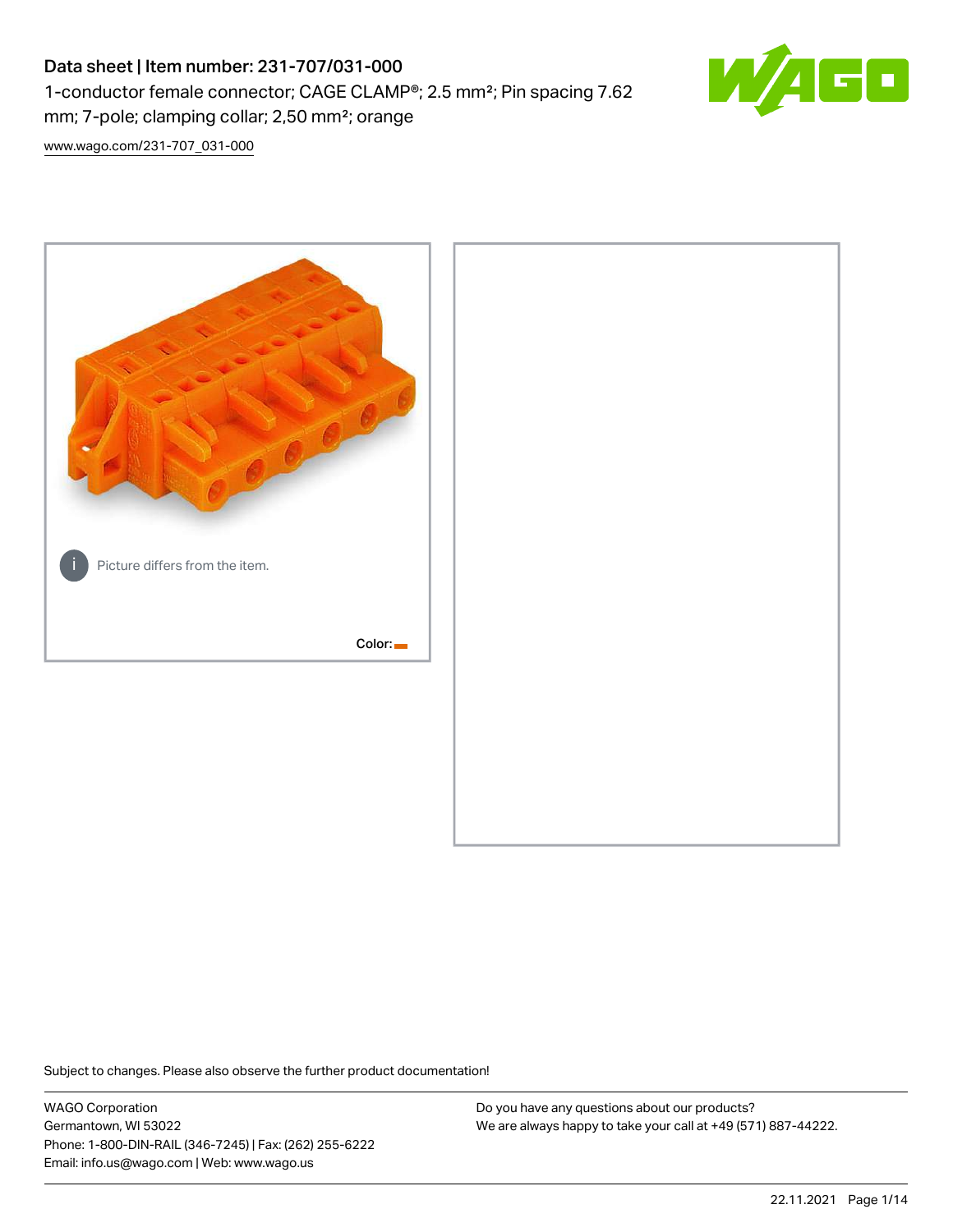



 $L =$  (pole no.  $-1$ ) x pin spacing  $+5.08$  mm

 $L_1 = L + 3$  mm

 $L_2 = L + 8.8$  mm

 $L_3 = L + 14.8$  mm

2- to 3-pole female connectors – one latch only

#### Item description

■ Universal connection for all conductor types

Subject to changes. Please also observe the further product documentation!

WAGO Corporation Germantown, WI 53022 Phone: 1-800-DIN-RAIL (346-7245) | Fax: (262) 255-6222 Email: info.us@wago.com | Web: www.wago.us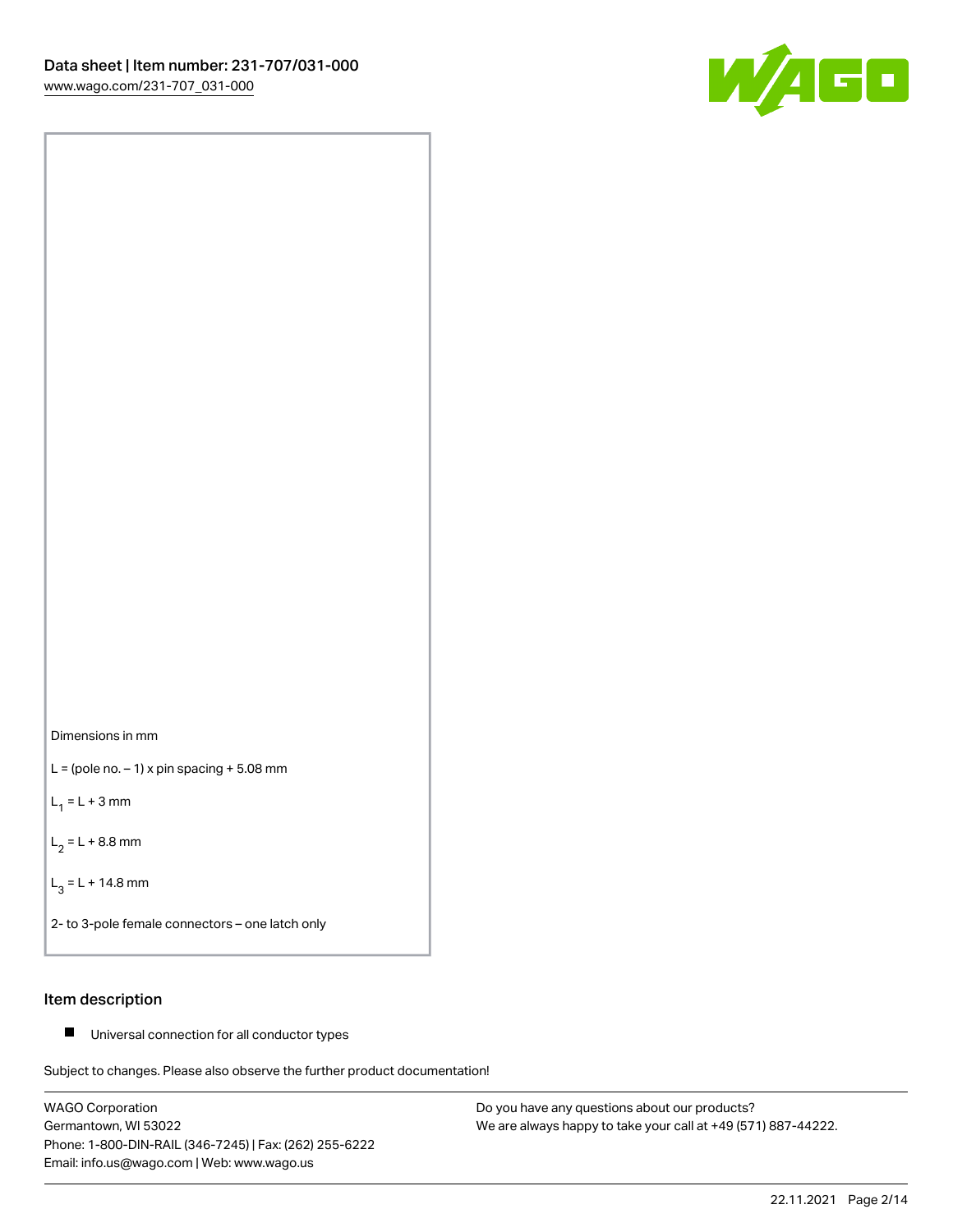

- $\blacksquare$ Easy cable pre-assembly and on-unit wiring via vertical and horizontal CAGE CLAMP<sup>®</sup> actuation
- $\blacksquare$ Integrated test ports
- $\blacksquare$ With coding fingers

#### Data Notes

| ×<br>۰, | ×<br>۹ | ×<br>٠ |
|---------|--------|--------|
|         |        |        |

| Safety information 1 | The <i>MCS – MULTI CONNECTION SYSTEM</i> includes connectors<br>without breaking capacity in accordance with DIN EN 61984. When<br>used as intended, these connectors must not be connected<br>/disconnected when live or under load. The circuit design should<br>ensure header pins, which can be touched, are not live when<br>unmated. |
|----------------------|--------------------------------------------------------------------------------------------------------------------------------------------------------------------------------------------------------------------------------------------------------------------------------------------------------------------------------------------|
| Variants:            | Gold-plated or partially gold-plated contact surfaces<br>Other versions (or variants) can be requested from WAGO Sales or<br>configured at https://configurator.wago.com/                                                                                                                                                                  |

# Electrical data

#### IEC Approvals

| Ratings per                 | IEC/EN 60664-1                                                        |
|-----------------------------|-----------------------------------------------------------------------|
| Rated voltage (III / 3)     | 500 V                                                                 |
| Rated surge voltage (III/3) | 6 <sub>k</sub> V                                                      |
| Rated voltage (III/2)       | 630 V                                                                 |
| Rated surge voltage (III/2) | 6 <sub>k</sub> V                                                      |
| Nominal voltage (II/2)      | 1000V                                                                 |
| Rated surge voltage (II/2)  | 6 <sub>k</sub> V                                                      |
| Rated current               | 16 A                                                                  |
| Legend (ratings)            | $(III / 2)$ $\triangle$ Overvoltage category III / Pollution degree 2 |

### UL Approvals

| Approvals per                  | UL 1059 |
|--------------------------------|---------|
| Rated voltage UL (Use Group B) | 300 V   |
| Rated current UL (Use Group B) | 15A     |
| Rated voltage UL (Use Group D) | 300 V   |
| Rated current UL (Use Group D) | 10 A    |

Subject to changes. Please also observe the further product documentation!

| <b>WAGO Corporation</b>                                | Do you have any questions about our products?                 |
|--------------------------------------------------------|---------------------------------------------------------------|
| Germantown, WI 53022                                   | We are always happy to take your call at +49 (571) 887-44222. |
| Phone: 1-800-DIN-RAIL (346-7245)   Fax: (262) 255-6222 |                                                               |
| Email: info.us@wago.com   Web: www.wago.us             |                                                               |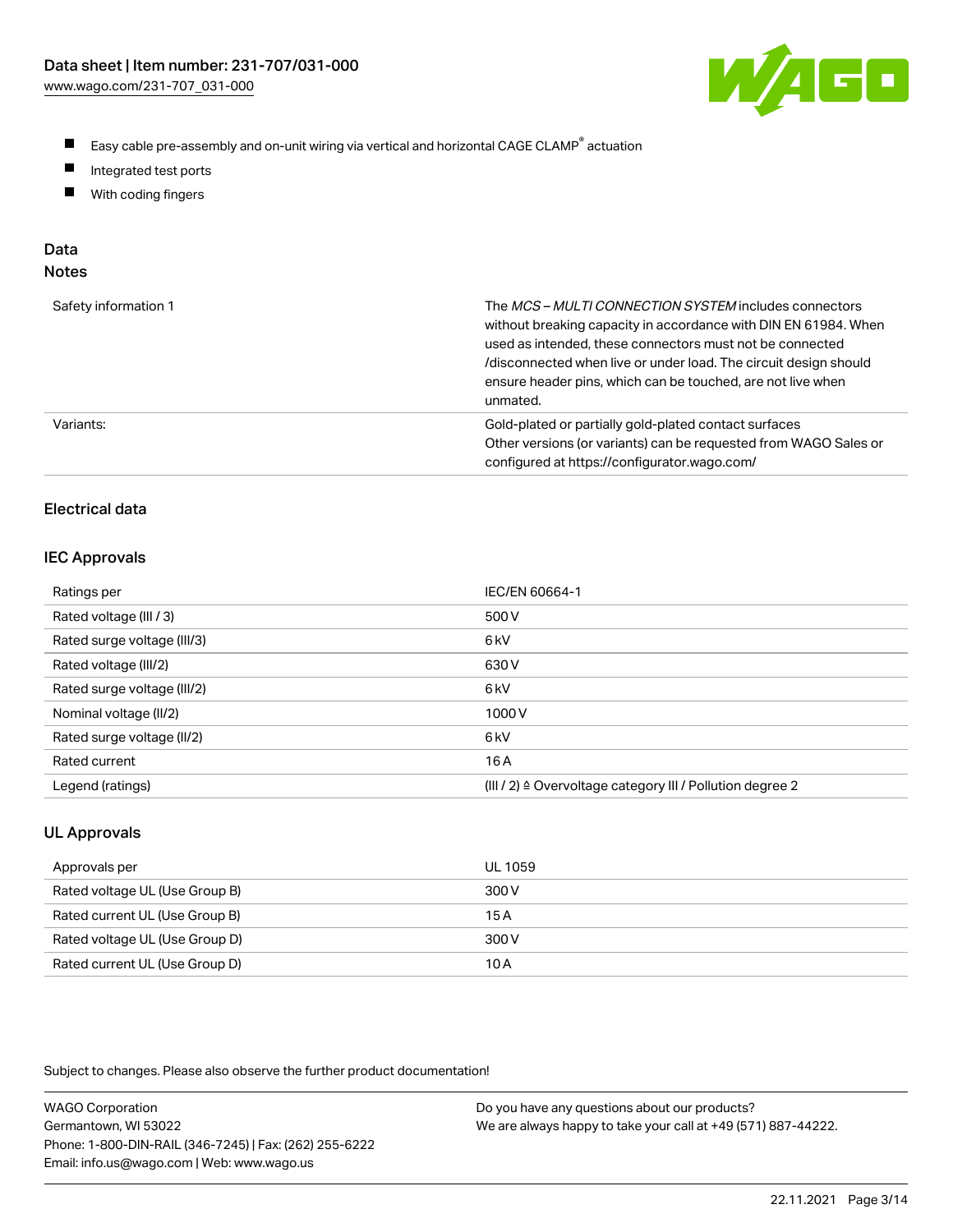

#### Ratings per UL

| Rated voltage UL 1977 | 600 V |
|-----------------------|-------|
| Rated current UL 1977 | 1 E   |

#### CSA Approvals

| Approvals per                   | CSA   |
|---------------------------------|-------|
| Rated voltage CSA (Use Group B) | 300 V |
| Rated current CSA (Use Group B) | 15 A  |
| Rated voltage CSA (Use Group D) | 300 V |
| Rated current CSA (Use Group D) | 10 A  |

#### Connection data

| Total number of connection points |  |
|-----------------------------------|--|
| Total number of potentials        |  |
| Number of connection types        |  |
| Number of levels                  |  |

#### Connection 1

| Connection technology                             | CAGE CLAMP <sup>®</sup>                 |
|---------------------------------------------------|-----------------------------------------|
| Actuation type                                    | Operating tool                          |
| Solid conductor                                   | $0.08$ 2.5 mm <sup>2</sup> / 28  12 AWG |
| Fine-stranded conductor                           | $0.082.5$ mm <sup>2</sup> / 28  12 AWG  |
| Fine-stranded conductor; with insulated ferrule   | $0.251.5$ mm <sup>2</sup>               |
| Fine-stranded conductor; with uninsulated ferrule | $0.252.5$ mm <sup>2</sup>               |
| Strip length                                      | 89 mm / 0.31  0.35 inch                 |
| Number of poles                                   |                                         |
| Conductor entry direction to mating direction     | 0°                                      |

### Physical data

| Pin spacing | 7.62 mm / 0.3 inch    |
|-------------|-----------------------|
| Width       | 65.6 mm / 2.583 inch  |
| Height      | 14.3 mm / 0.563 inch  |
| Depth       | 26.45 mm / 1.041 inch |

Subject to changes. Please also observe the further product documentation!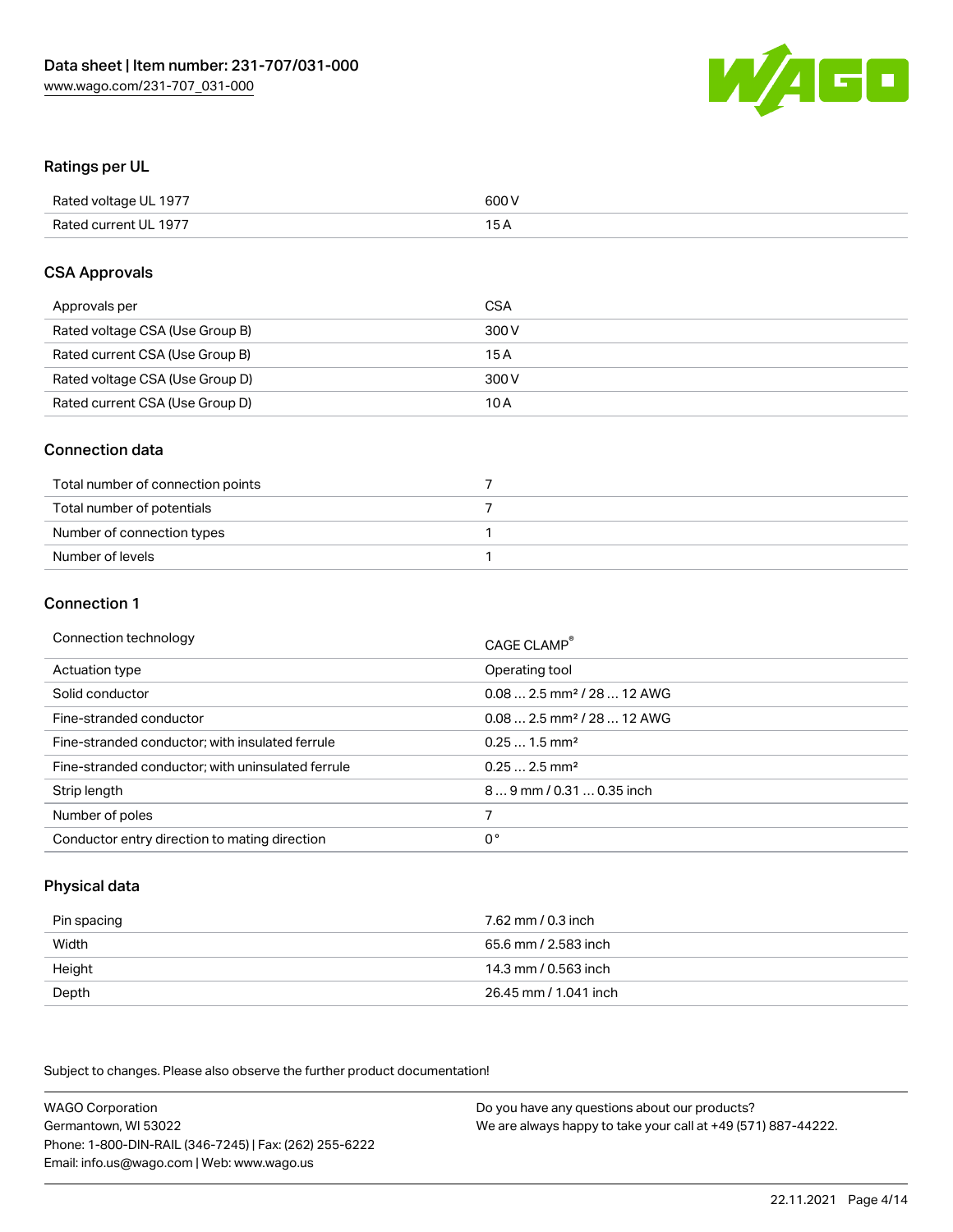

#### Mechanical data

| Mounting type | Mounting flange       |
|---------------|-----------------------|
| Mounting type | Feed-through mounting |
|               | Panel mounting        |

#### Plug-in connection

| Contact type (pluggable connector) | Female connector/socket |
|------------------------------------|-------------------------|
| Connector (connection type)        | for conductor           |
| Mismating protection               | No                      |
| Locking of plug-in connection      | Without                 |

### Material data

| Color                       | orange                            |
|-----------------------------|-----------------------------------|
| Material group              |                                   |
| Insulation material         | Polyamide (PA66)                  |
| Flammability class per UL94 | V <sub>0</sub>                    |
| Clamping spring material    | Chrome nickel spring steel (CrNi) |
| Contact material            | Copper alloy                      |
| Contact plating             | tin-plated                        |
| Fire load                   | $0.263$ MJ                        |
| Weight                      | 15.4 g                            |
|                             |                                   |

#### Environmental requirements

| Limit temperature range<br>. | . +85 ° <sup>∩</sup><br>-60 …<br>____<br>___ |  |
|------------------------------|----------------------------------------------|--|
|------------------------------|----------------------------------------------|--|

# Commercial data

| Product Group<br>3 (Multi Conn. System) |               |
|-----------------------------------------|---------------|
| PU (SPU)                                | 25 Stück      |
| Packaging type                          | box           |
| Country of origin                       | DE            |
| <b>GTIN</b>                             | 4044918376662 |
| Customs tariff number                   | 8536694040    |

#### Approvals / Certificates

#### Country specific Approvals

Subject to changes. Please also observe the further product documentation!

| <b>WAGO Corporation</b>                                | Do you have any questions about our products?                 |
|--------------------------------------------------------|---------------------------------------------------------------|
| Germantown, WI 53022                                   | We are always happy to take your call at +49 (571) 887-44222. |
| Phone: 1-800-DIN-RAIL (346-7245)   Fax: (262) 255-6222 |                                                               |
| Email: info.us@wago.com   Web: www.wago.us             |                                                               |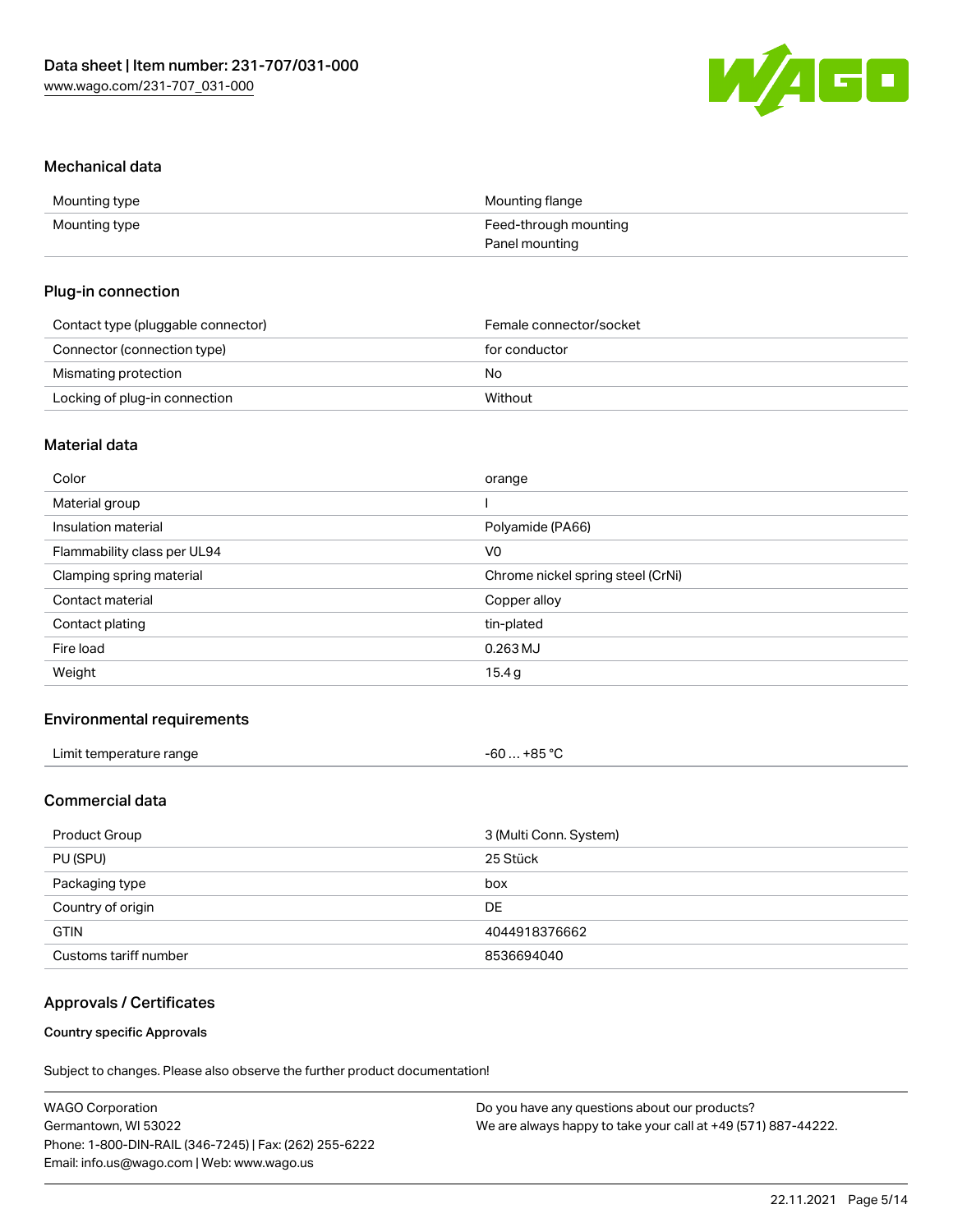[www.wago.com/231-707\\_031-000](http://www.wago.com/231-707_031-000)



| Logo | Approval                               | Additional Approval Text | Certificate<br>name |
|------|----------------------------------------|--------------------------|---------------------|
|      | CВ<br>DEKRA Certification B.V.         | IEC 61984                | NL-39756            |
|      | <b>CSA</b><br>DEKRA Certification B.V. | C <sub>22.2</sub>        | 1466354             |

#### Ship Approvals

|                          |                             |                                 | Certificate |
|--------------------------|-----------------------------|---------------------------------|-------------|
| Logo                     | Approval                    | <b>Additional Approval Text</b> | name        |
| ABS.                     | <b>ABS</b>                  | $\overline{\phantom{0}}$        | $19-$       |
|                          | American Bureau of Shipping |                                 | HG1869876-  |
|                          |                             |                                 | <b>PDA</b>  |
|                          |                             |                                 |             |
|                          | BV                          | <b>IEC 60998</b>                | 11915/D0    |
|                          | Bureau Veritas S.A.         |                                 | BV          |
|                          |                             |                                 |             |
| <b>BUREAU</b><br>VERITAS |                             |                                 |             |

#### UL-Approvals

| Logo                  | Approval                                    | <b>Additional Approval Text</b> | Certificate<br>name |
|-----------------------|---------------------------------------------|---------------------------------|---------------------|
| Ъ.                    | <b>UR</b><br>Underwriters Laboratories Inc. | <b>UL 1977</b>                  | E45171              |
| $\boldsymbol{\theta}$ | <b>UR</b><br>Underwriters Laboratories Inc. | <b>UL 1059</b>                  | E45172              |

# **Counterpart**

| Item no.731-637<br>1-conductor male connector; CAGE CLAMP®; 2.5 mm <sup>2</sup> ; Pin spacing 7.62 mm; 7-pole; 2,50 mm <sup>2</sup> ;<br>orange | www.wago.com/731-637             |
|-------------------------------------------------------------------------------------------------------------------------------------------------|----------------------------------|
| Item no.231-737/001-000<br>THT male header; 1.0 x 1.0 mm solder pin; straight; Pin spacing 7.62 mm; 7-pole; orange                              | www.wago.com/231-737/001-<br>000 |

Subject to changes. Please also observe the further product documentation!

| <b>WAGO Corporation</b>                                | Do you have any questions about our products?                 |
|--------------------------------------------------------|---------------------------------------------------------------|
| Germantown, WI 53022                                   | We are always happy to take your call at +49 (571) 887-44222. |
| Phone: 1-800-DIN-RAIL (346-7245)   Fax: (262) 255-6222 |                                                               |
| Email: info.us@wago.com   Web: www.wago.us             |                                                               |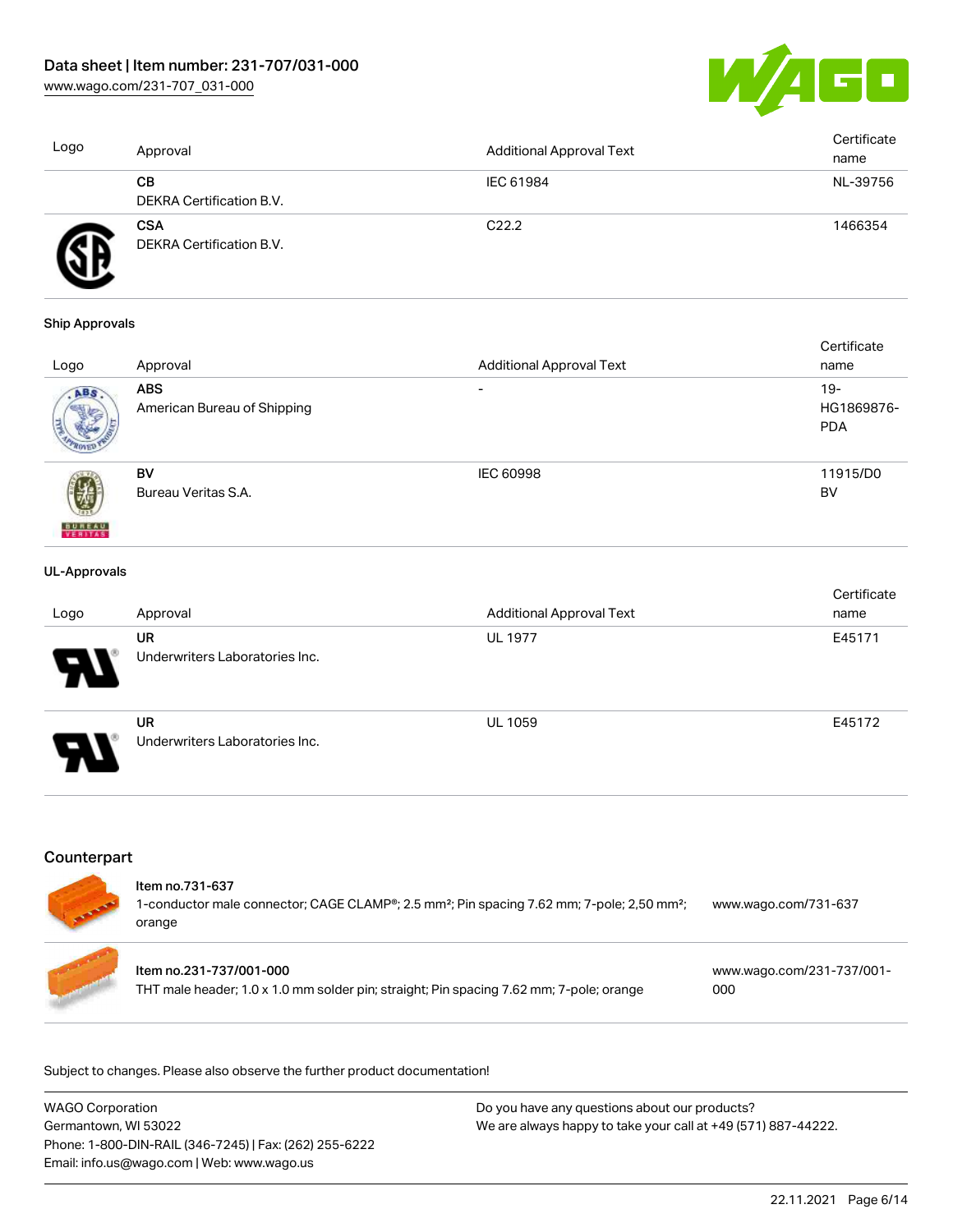

[www.wago.com/231-937/001-](https://www.wago.com/231-937/001-000) [000](https://www.wago.com/231-937/001-000)

#### Item no.231-937/001-000

THT male header; 1.0 x 1.0 mm solder pin; angled; Pin spacing 7.62 mm; 7-pole; orange

### Optional accessories

| Mounting                   |                                                                                                        |                      |
|----------------------------|--------------------------------------------------------------------------------------------------------|----------------------|
| Mounting accessories       |                                                                                                        |                      |
|                            | Item no.: 209-147                                                                                      |                      |
|                            | Self-tapping screw                                                                                     | www.wago.com/209-147 |
|                            | Item no.: 231-194                                                                                      |                      |
|                            | Self-tapping screw; B 2.2x13, fixing hole 1.8 mm Ø                                                     | www.wago.com/231-194 |
|                            | Item no.: 231-195                                                                                      |                      |
|                            | Screw with nut; M2x12; for fixing element                                                              | www.wago.com/231-195 |
|                            | Item no.: 231-295                                                                                      |                      |
|                            | Screw with nut                                                                                         | www.wago.com/231-295 |
| Cover                      |                                                                                                        |                      |
| Cover                      |                                                                                                        |                      |
|                            | Item no.: 231-669                                                                                      | www.wago.com/231-669 |
|                            | Lockout caps; for covering unused clamping units; orange                                               |                      |
| <b>Marking accessories</b> |                                                                                                        |                      |
| Marking strip              |                                                                                                        |                      |
|                            | Item no.: 210-331/762-202                                                                              | www.wago.com/210-331 |
|                            | Marking strips; as a DIN A4 sheet; MARKED; 1-16 (100x); Height of marker strip: 2.3 mm/0.091 in; Strip | /762-202             |
|                            | length 182 mm; Horizontal marking; Self-adhesive; white                                                |                      |
|                            | Item no.: 210-332/762-020                                                                              | www.wago.com/210-332 |
|                            | Marking strips; as a DIN A4 sheet; MARKED; 1-20 (80x); Height of marker strip: 3 mm; Strip length 182  | /762-020             |
|                            | mm; Horizontal marking; Self-adhesive; white                                                           |                      |
| Tools                      |                                                                                                        |                      |
| Operating tool             |                                                                                                        |                      |
|                            | Item no.: 231-159                                                                                      | www.wago.com/231-159 |
|                            | Operating tool; natural                                                                                |                      |
|                            | Item no.: 231-231                                                                                      |                      |
|                            | Combination operating tool; red                                                                        | www.wago.com/231-231 |
|                            | Item no.: 210-657                                                                                      |                      |
|                            | Operating tool; Blade: 3.5 x 0.5 mm; with a partially insulated shaft; short; multicoloured            | www.wago.com/210-657 |
|                            | Item no.: 210-720                                                                                      |                      |
|                            | Operating tool; Blade: 3.5 x 0.5 mm; with a partially insulated shaft; multicoloured                   | www.wago.com/210-720 |
|                            |                                                                                                        |                      |

Subject to changes. Please also observe the further product documentation!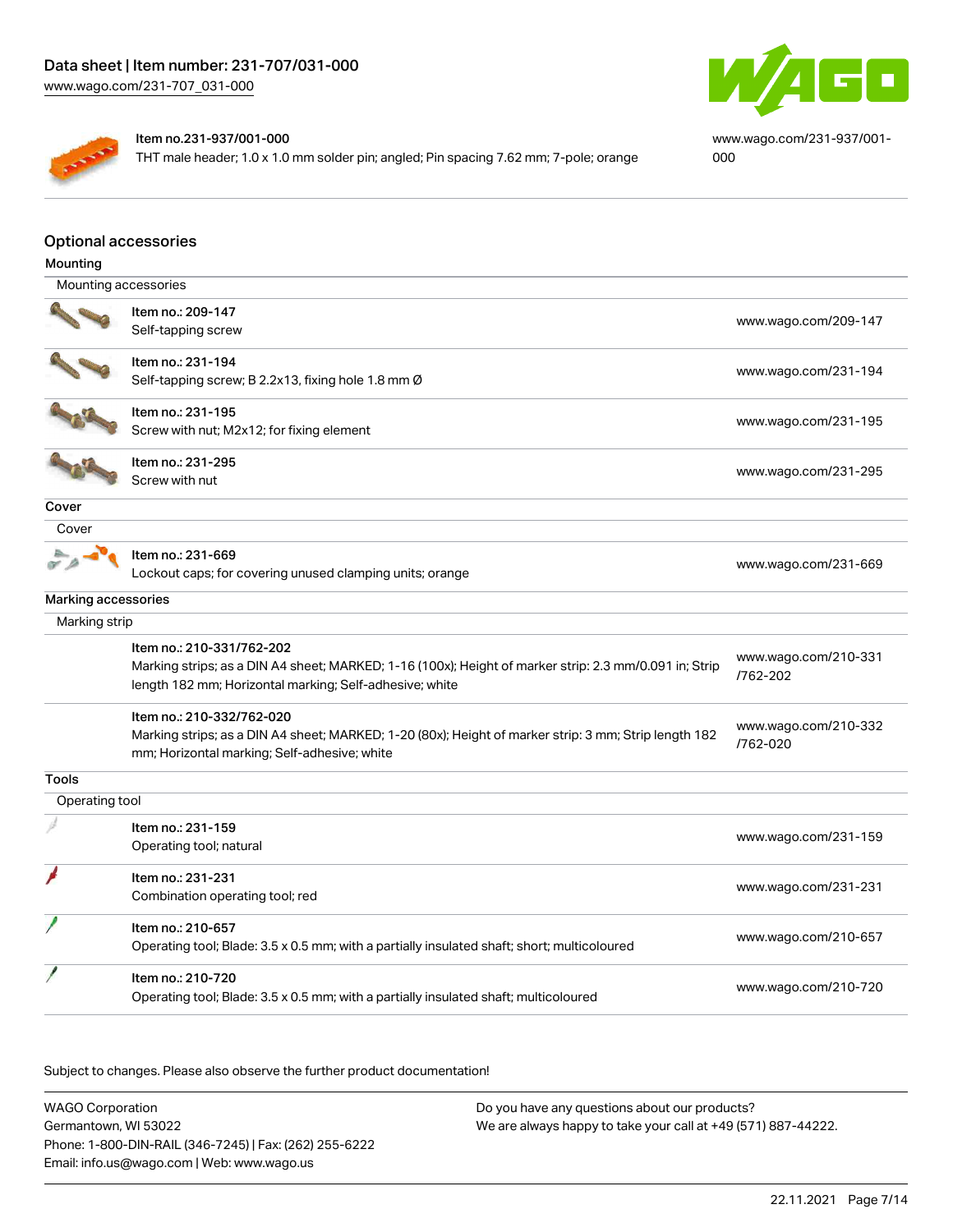

|                            | Item no.: 231-131<br>Operating tool; made of insulating material; 1-way; loose; white                                        | www.wago.com/231-131 |
|----------------------------|------------------------------------------------------------------------------------------------------------------------------|----------------------|
|                            | Item no.: 231-291<br>Operating tool; made of insulating material; 1-way; loose; red                                          | www.wago.com/231-291 |
| Insulations stops          |                                                                                                                              |                      |
| Insulation stop            |                                                                                                                              |                      |
|                            | Item no.: 231-673<br>Insulation stop; 0.08-0.2 mm <sup>2</sup> / 0.2 mm <sup>2</sup> "s"; white                              | www.wago.com/231-673 |
|                            | Item no.: 231-674<br>Insulation stop; 0.25 - 0.5 mm <sup>2</sup> ; light gray                                                | www.wago.com/231-674 |
|                            | Item no.: 231-675<br>Insulation stop; 0.75 - 1 mm <sup>2</sup> ; dark gray                                                   | www.wago.com/231-675 |
| <b>Testing accessories</b> |                                                                                                                              |                      |
| Testing accessories        |                                                                                                                              |                      |
|                            | Item no.: 210-136<br>Test plug; 2 mm Ø; with 500 mm cable                                                                    | www.wago.com/210-136 |
|                            | Item no.: 231-662<br>Test plugs for female connectors; for 7.5 mm and 7.62 mm pin spacing; 2,50 mm <sup>2</sup> ; light gray | www.wago.com/231-662 |
| Strain relief              |                                                                                                                              |                      |
| Strain relief housing      |                                                                                                                              |                      |
|                            | Item no.: 232-687<br>Strain relief housing; orange                                                                           | www.wago.com/232-687 |
| Ferrules                   |                                                                                                                              |                      |
| Ferrule                    |                                                                                                                              |                      |
|                            | Item no.: 216-101<br>Ferrule; Sleeve for 0.5 mm <sup>2</sup> / AWG 22; uninsulated; electro-tin plated; silver-colored       | www.wago.com/216-101 |
|                            | Item no.: 216-104<br>Ferrule; Sleeve for 1.5 mm <sup>2</sup> / AWG 16; uninsulated; electro-tin plated; silver-colored       | www.wago.com/216-104 |
|                            | Item no.: 216-106<br>Ferrule; Sleeve for 2.5 mm <sup>2</sup> / AWG 14; uninsulated; electro-tin plated; silver-colored       | www.wago.com/216-106 |
|                            |                                                                                                                              |                      |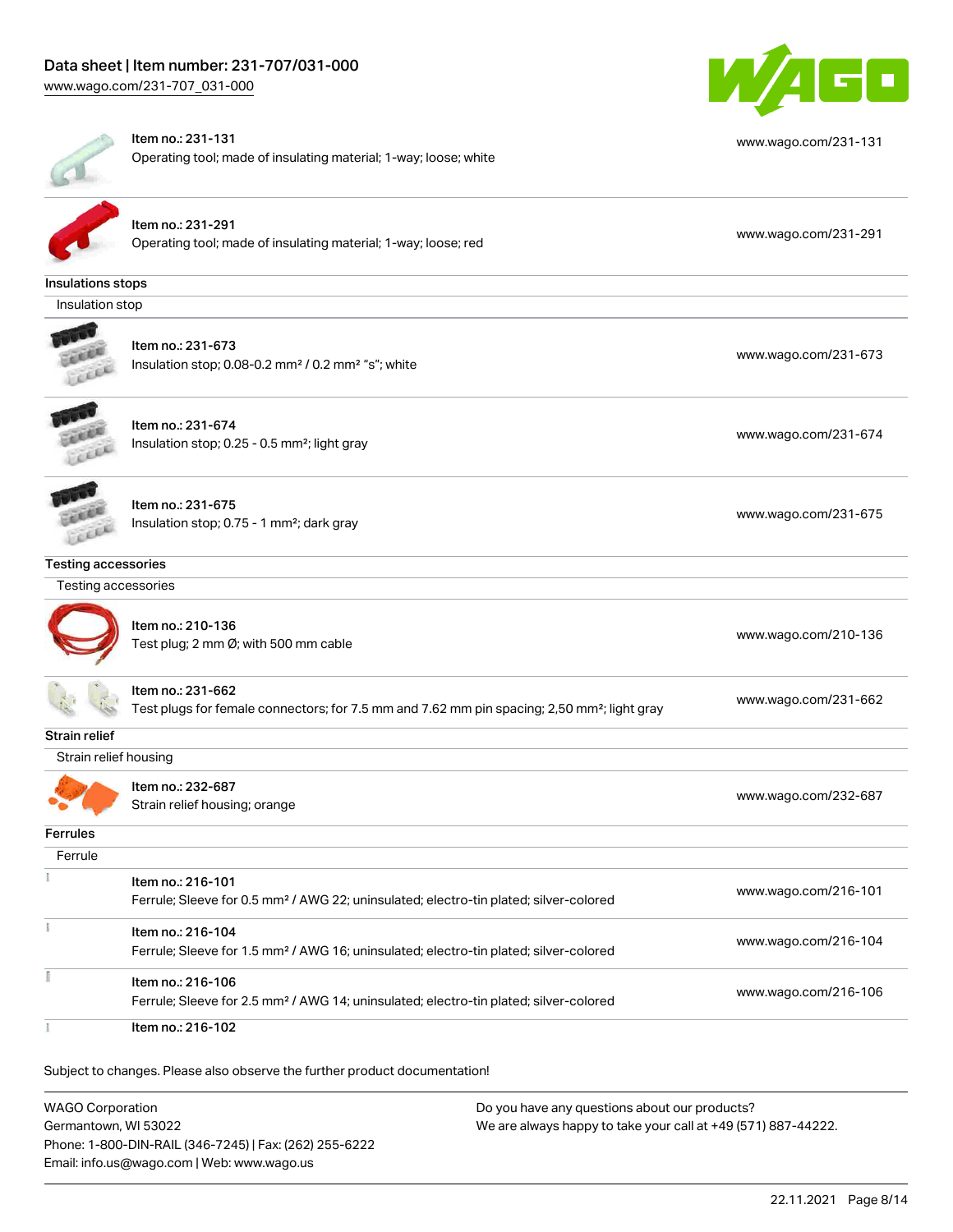Phone: 1-800-DIN-RAIL (346-7245) | Fax: (262) 255-6222

Email: info.us@wago.com | Web: www.wago.us



|   | Ferrule; Sleeve for 0.75 mm <sup>2</sup> / AWG 20; uninsulated; electro-tin plated; silver-colored                                                                                                |                                                                                                                | www.wago.com/216-102 |
|---|---------------------------------------------------------------------------------------------------------------------------------------------------------------------------------------------------|----------------------------------------------------------------------------------------------------------------|----------------------|
|   | Item no.: 216-103<br>Ferrule; Sleeve for 1 mm <sup>2</sup> / AWG 18; uninsulated; electro-tin plated                                                                                              |                                                                                                                | www.wago.com/216-103 |
|   | Item no.: 216-123<br>Ferrule; Sleeve for 1 mm <sup>2</sup> / AWG 18; uninsulated; electro-tin plated; silver-colored                                                                              |                                                                                                                | www.wago.com/216-123 |
|   | Item no.: 216-122<br>Ferrule; Sleeve for 0.75 mm <sup>2</sup> / AWG 20; uninsulated; electro-tin plated; silver-colored                                                                           |                                                                                                                | www.wago.com/216-122 |
|   | Item no.: 216-124<br>Ferrule; Sleeve for 1.5 mm <sup>2</sup> / AWG 16; uninsulated; electro-tin plated                                                                                            |                                                                                                                | www.wago.com/216-124 |
|   | Item no.: 216-142<br>Ferrule; Sleeve for 0.75 mm <sup>2</sup> / 18 AWG; uninsulated; electro-tin plated; electrolytic copper; gastight<br>crimped; acc. to DIN 46228, Part 1/08.92                |                                                                                                                | www.wago.com/216-142 |
|   | Item no.: 216-132<br>Ferrule; Sleeve for 0.34 mm <sup>2</sup> / AWG 24; uninsulated; electro-tin plated                                                                                           |                                                                                                                | www.wago.com/216-132 |
|   | Item no.: 216-121<br>Ferrule; Sleeve for 0.5 mm <sup>2</sup> / AWG 22; uninsulated; electro-tin plated; silver-colored                                                                            |                                                                                                                | www.wago.com/216-121 |
|   | Item no.: 216-143<br>Ferrule; Sleeve for 1 mm <sup>2</sup> / AWG 18; uninsulated; electro-tin plated; electrolytic copper; gastight<br>crimped; acc. to DIN 46228, Part 1/08.92                   |                                                                                                                | www.wago.com/216-143 |
|   | Item no.: 216-131<br>Ferrule; Sleeve for 0.25 mm <sup>2</sup> / AWG 24; uninsulated; electro-tin plated; silver-colored                                                                           |                                                                                                                | www.wago.com/216-131 |
|   | Item no.: 216-141<br>Ferrule; Sleeve for 0.5 mm <sup>2</sup> / 20 AWG; uninsulated; electro-tin plated; electrolytic copper; gastight<br>crimped; acc. to DIN 46228, Part 1/08.92                 |                                                                                                                | www.wago.com/216-141 |
|   | Item no.: 216-152<br>Ferrule; Sleeve for 0.34 mm <sup>2</sup> / AWG 24; uninsulated; electro-tin plated                                                                                           |                                                                                                                | www.wago.com/216-152 |
|   | Item no.: 216-203<br>Ferrule; Sleeve for 1 mm <sup>2</sup> / AWG 18; insulated; electro-tin plated; red                                                                                           |                                                                                                                | www.wago.com/216-203 |
|   | Item no.: 216-202<br>Ferrule; Sleeve for 0.75 mm <sup>2</sup> / 18 AWG; insulated; electro-tin plated; gray                                                                                       |                                                                                                                | www.wago.com/216-202 |
|   | Item no.: 216-151<br>Ferrule; Sleeve for 0.25 mm <sup>2</sup> / AWG 24; uninsulated; electro-tin plated                                                                                           |                                                                                                                | www.wago.com/216-151 |
| 1 | Item no.: 216-204<br>Ferrule; Sleeve for 1.5 mm <sup>2</sup> / AWG 16; insulated; electro-tin plated; black                                                                                       |                                                                                                                | www.wago.com/216-204 |
|   | Item no.: 216-144<br>Ferrule; Sleeve for 1.5 mm <sup>2</sup> / AWG 16; uninsulated; electro-tin plated; electrolytic copper; gastight<br>crimped; acc. to DIN 46228, Part 1/08.92; silver-colored |                                                                                                                | www.wago.com/216-144 |
|   | Item no.: 216-201<br>Ferrule; Sleeve for 0.5 mm <sup>2</sup> / 20 AWG; insulated; electro-tin plated; white                                                                                       |                                                                                                                | www.wago.com/216-201 |
|   | Subject to changes. Please also observe the further product documentation!                                                                                                                        |                                                                                                                |                      |
|   | <b>WAGO Corporation</b><br>Germantown, WI 53022                                                                                                                                                   | Do you have any questions about our products?<br>We are always happy to take your call at +49 (571) 887-44222. |                      |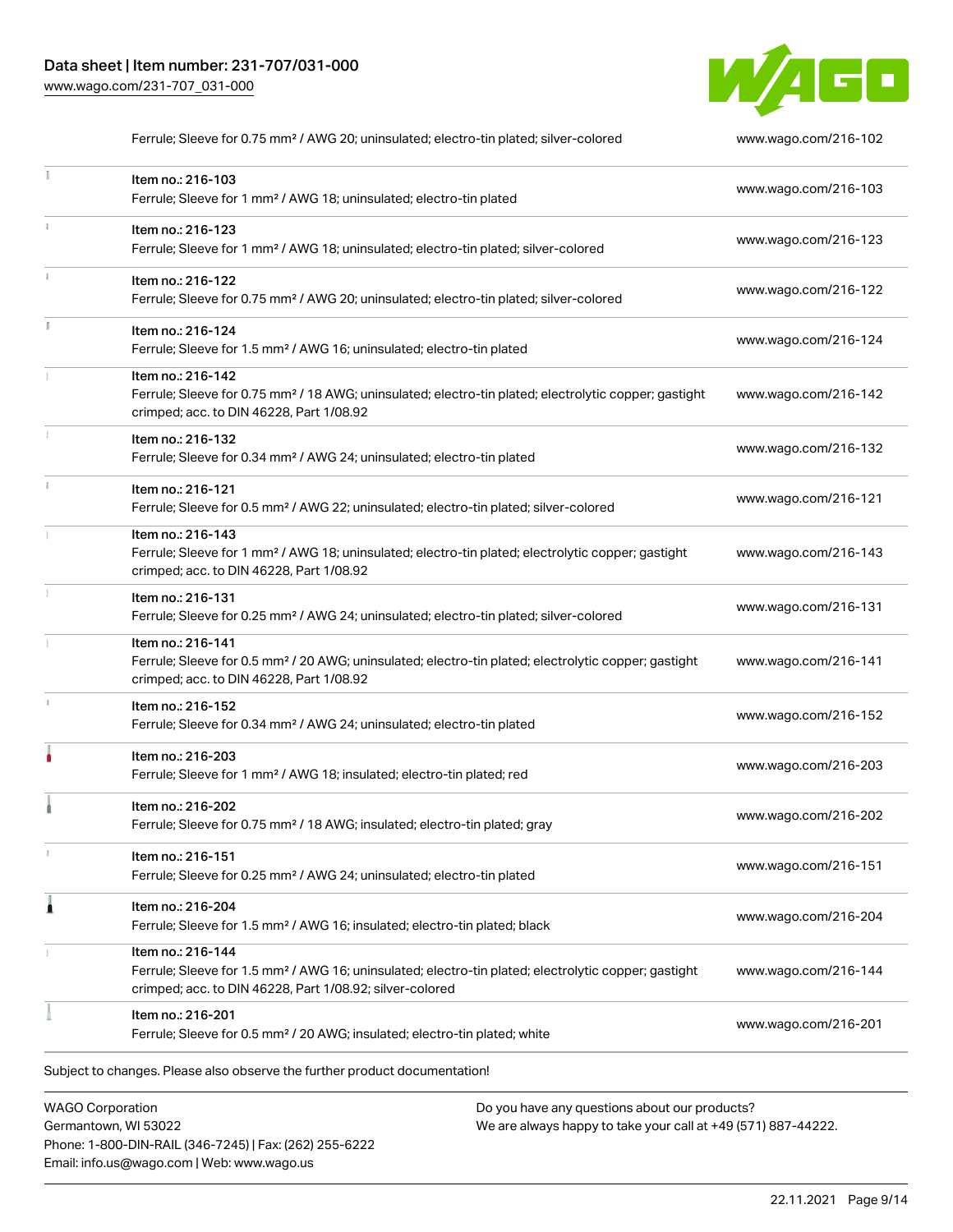# Data sheet | Item number: 231-707/031-000

[www.wago.com/231-707\\_031-000](http://www.wago.com/231-707_031-000)



|   | Item no.: 216-223<br>Ferrule; Sleeve for 1 mm <sup>2</sup> / AWG 18; insulated; electro-tin plated; red                                                                                                 | www.wago.com/216-223 |
|---|---------------------------------------------------------------------------------------------------------------------------------------------------------------------------------------------------------|----------------------|
|   | Item no.: 216-241<br>Ferrule; Sleeve for 0.5 mm <sup>2</sup> / 20 AWG; insulated; electro-tin plated; electrolytic copper; gastight<br>crimped; acc. to DIN 46228, Part 4/09.90; white                  | www.wago.com/216-241 |
|   | Item no.: 216-242<br>Ferrule; Sleeve for 0.75 mm <sup>2</sup> / 18 AWG; insulated; electro-tin plated; electrolytic copper; gastight<br>crimped; acc. to DIN 46228, Part 4/09.90; gray                  | www.wago.com/216-242 |
|   | Item no.: 216-222<br>Ferrule; Sleeve for 0.75 mm <sup>2</sup> / 18 AWG; insulated; electro-tin plated; gray                                                                                             | www.wago.com/216-222 |
|   | Item no.: 216-221<br>Ferrule; Sleeve for 0.5 mm <sup>2</sup> / 20 AWG; insulated; electro-tin plated; white                                                                                             | www.wago.com/216-221 |
| 1 | Item no.: 216-224<br>Ferrule; Sleeve for 1.5 mm <sup>2</sup> / AWG 16; insulated; electro-tin plated; black                                                                                             | www.wago.com/216-224 |
|   | Item no.: 216-243<br>Ferrule; Sleeve for 1 mm <sup>2</sup> / AWG 18; insulated; electro-tin plated; electrolytic copper; gastight crimped; www.wago.com/216-243<br>acc. to DIN 46228, Part 4/09.90; red |                      |
| 1 | Item no.: 216-244<br>Ferrule; Sleeve for 1.5 mm <sup>2</sup> / AWG 16; insulated; electro-tin plated; electrolytic copper; gastight<br>crimped; acc. to DIN 46228, Part 4/09.90; black                  | www.wago.com/216-244 |
|   | Item no.: 216-263<br>Ferrule; Sleeve for 1 mm <sup>2</sup> / AWG 18; insulated; electro-tin plated; electrolytic copper; gastight crimped; www.wago.com/216-263<br>acc. to DIN 46228, Part 4/09.90; red |                      |
| 1 | Item no.: 216-264<br>Ferrule; Sleeve for 1.5 mm <sup>2</sup> / AWG 16; insulated; electro-tin plated; electrolytic copper; gastight<br>crimped; acc. to DIN 46228, Part 4/09.90; black                  | www.wago.com/216-264 |
| Â | Item no.: 216-284<br>Ferrule; Sleeve for 1.5 mm <sup>2</sup> / AWG 16; insulated; electro-tin plated; electrolytic copper; gastight<br>crimped; acc. to DIN 46228, Part 4/09.90; black                  | www.wago.com/216-284 |
|   | Item no.: 216-262<br>Ferrule; Sleeve for 0.75 mm <sup>2</sup> / 18 AWG; insulated; electro-tin plated; electrolytic copper; gastight<br>crimped; acc. to DIN 46228, Part 4/09.90; gray                  | www.wago.com/216-262 |
|   | Item no.: 216-301<br>Ferrule; Sleeve for 0.25 mm <sup>2</sup> / AWG 24; insulated; electro-tin plated; yellow                                                                                           | www.wago.com/216-301 |
|   | Item no.: 216-321<br>Ferrule; Sleeve for 0.25 mm <sup>2</sup> / AWG 24; insulated; electro-tin plated; yellow                                                                                           | www.wago.com/216-321 |
|   | Item no.: 216-322<br>Ferrule; Sleeve for 0.34 mm <sup>2</sup> / 22 AWG; insulated; electro-tin plated; green                                                                                            | www.wago.com/216-322 |
|   | Item no.: 216-302<br>Ferrule; Sleeve for 0.34 mm <sup>2</sup> / 22 AWG; insulated; electro-tin plated; light turquoise                                                                                  | www.wago.com/216-302 |

Subject to changes. Please also observe the further product documentation!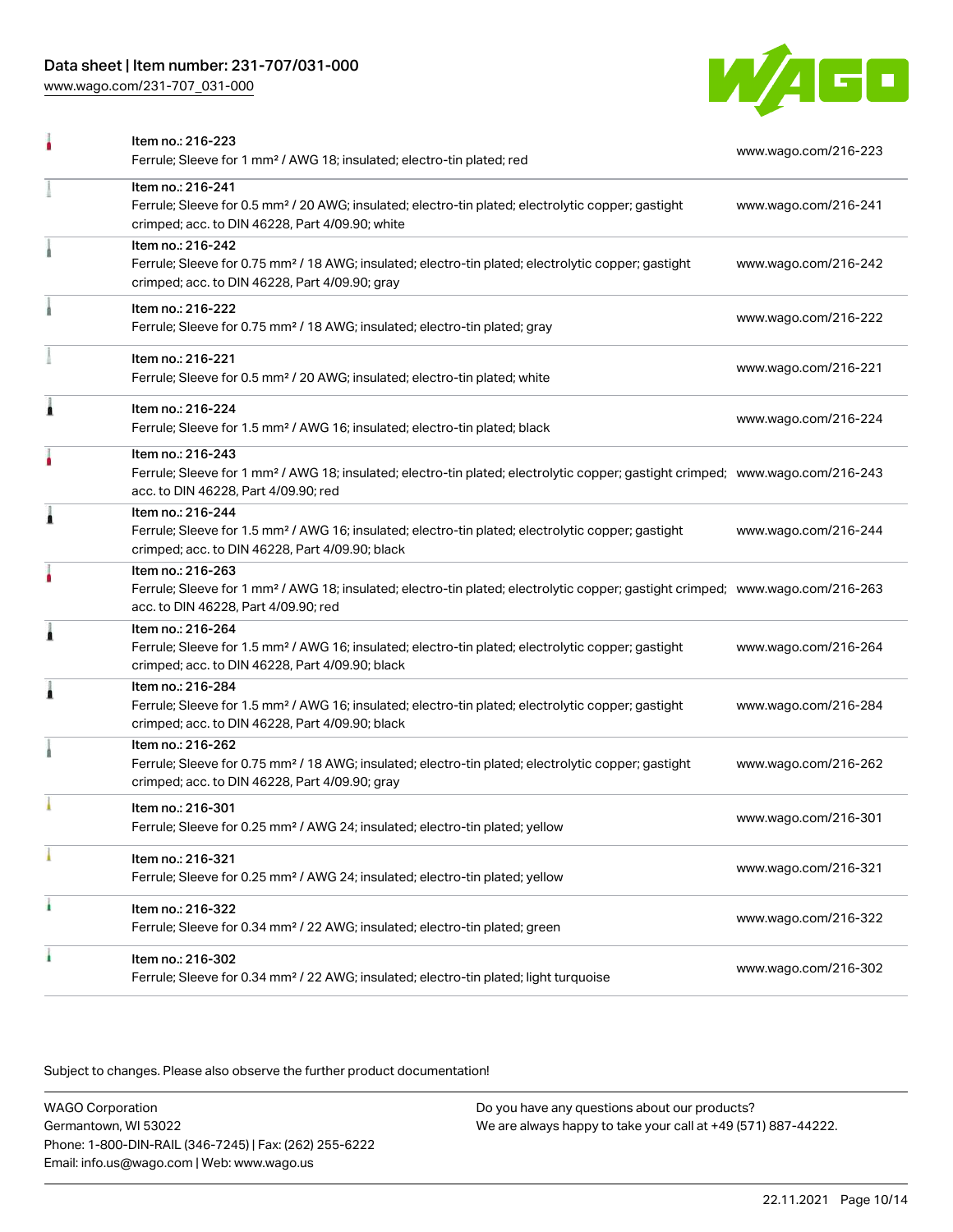

# Downloads Documentation

| <b>Additional Information</b>                                                                                                                    |            |               |          |
|--------------------------------------------------------------------------------------------------------------------------------------------------|------------|---------------|----------|
| Technical explanations                                                                                                                           | 2019 Apr 3 | pdf<br>2.0 MB | Download |
|                                                                                                                                                  |            |               |          |
| <b>CAD files</b>                                                                                                                                 |            |               |          |
| CAD data                                                                                                                                         |            |               |          |
| 2D/3D Models 231-707/031-000                                                                                                                     |            | <b>URL</b>    | Download |
| <b>CAE</b> data                                                                                                                                  |            |               |          |
| EPLAN Data Portal 231-707/031-000                                                                                                                |            | URL           | Download |
| ZUKEN Portal 231-707/031-000                                                                                                                     |            | <b>URL</b>    | Download |
| EPLAN Data Portal 231-707/031-000                                                                                                                |            | URL           | Download |
| <b>Environmental Product Compliance</b>                                                                                                          |            |               |          |
| <b>Compliance Search</b>                                                                                                                         |            |               |          |
| Environmental Product Compliance 231-707/031-000                                                                                                 |            | <b>URL</b>    | Download |
| 1-conductor female connector; CAGE CLAMP®; 2.5 mm <sup>2</sup> ; Pin spacing 7.62 mm; 7-<br>pole; clamping collar; 2,50 mm <sup>2</sup> ; orange |            |               |          |

#### Installation Notes

Subject to changes. Please also observe the further product documentation!

WAGO Corporation Germantown, WI 53022 Phone: 1-800-DIN-RAIL (346-7245) | Fax: (262) 255-6222 Email: info.us@wago.com | Web: www.wago.us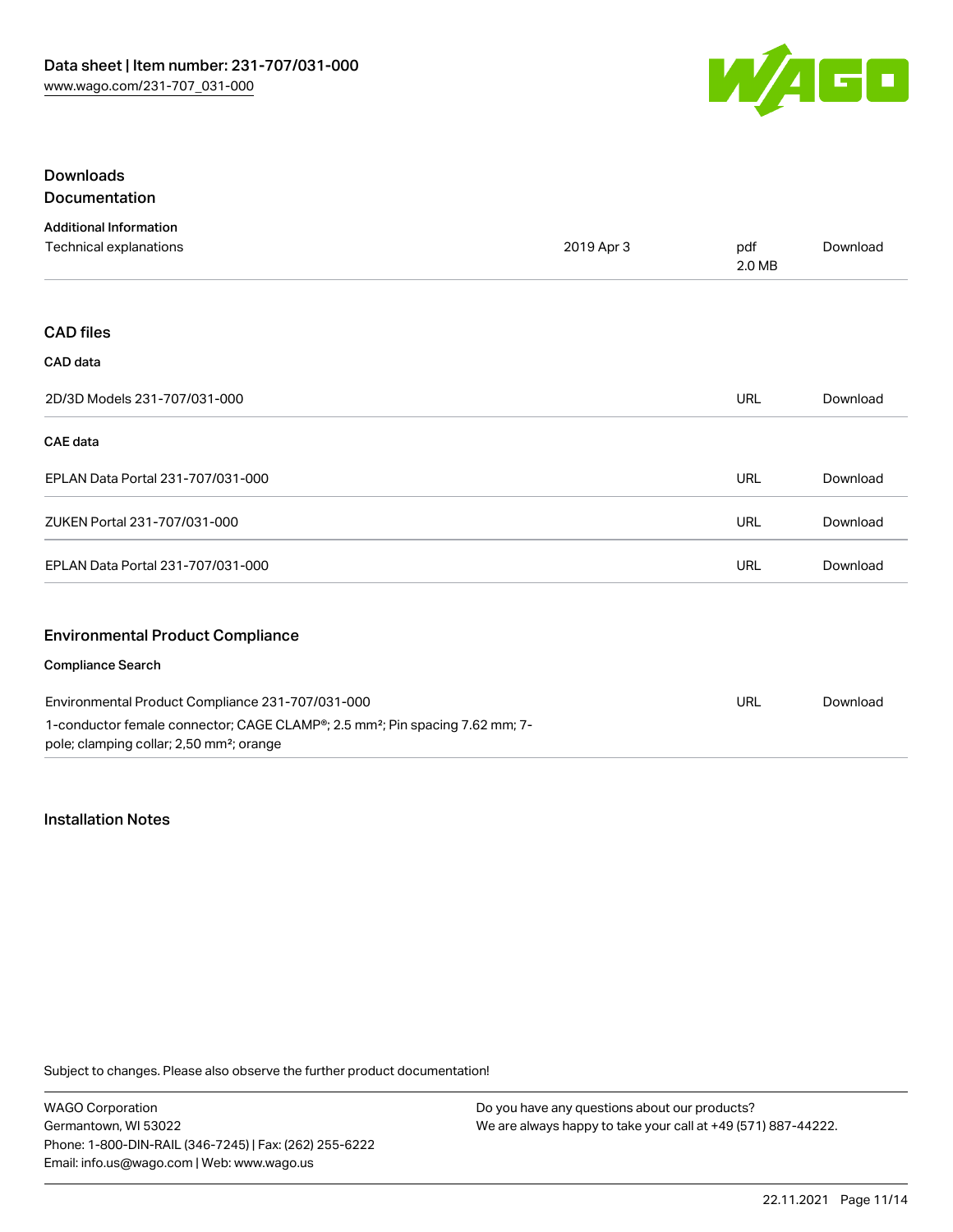



Inserting a conductor via 3.5 mm screwdriver – CAGE CLAMP® actuation parallel to conductor entry.



Inserting a conductor via 3.5 mm screwdriver – CAGE CLAMP® actuation perpendicular to conductor entry.



Inserting a conductor into CAGE CLAMP® unit via operating lever (231-291).



Inserting a conductor via operating tool.



Coding a female connector by removing coding finger(s).

Subject to changes. Please also observe the further product documentation!

WAGO Corporation Germantown, WI 53022 Phone: 1-800-DIN-RAIL (346-7245) | Fax: (262) 255-6222 Email: info.us@wago.com | Web: www.wago.us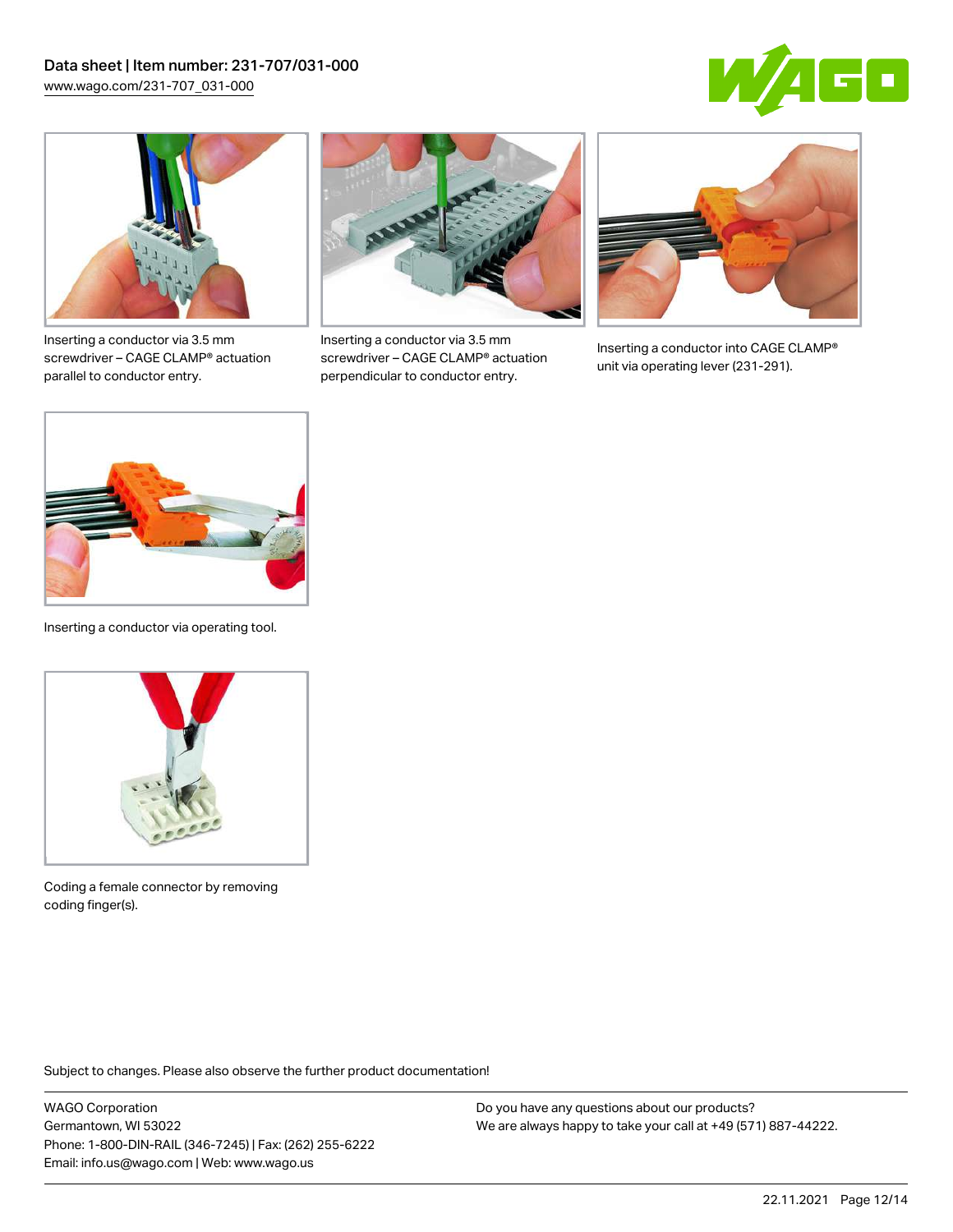



Testing – female connector with CAGE CLAMP®

Integrated test ports for testing perpendicular to conductor entry via 2 or 2.3 mm Ø test plug

Installation



Male connector with strain relief plate



Strain relief housing shown with a male connector equipped with CAGE CLAMP®

Marking

Subject to changes. Please also observe the further product documentation!

WAGO Corporation Germantown, WI 53022 Phone: 1-800-DIN-RAIL (346-7245) | Fax: (262) 255-6222 Email: info.us@wago.com | Web: www.wago.us